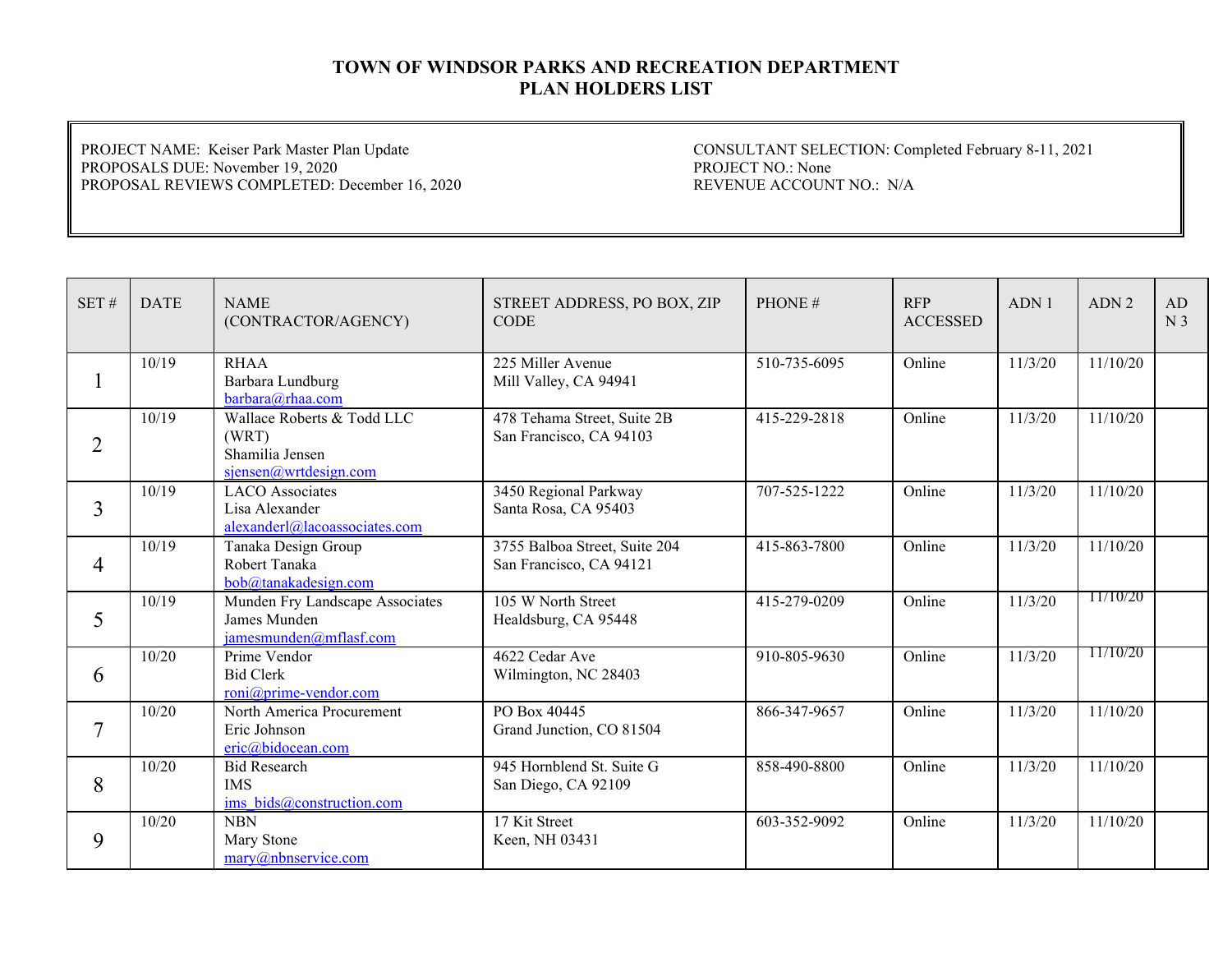PROJECT NAME: Keiser Park Master Plan Update PROPOSALS DUE: November 19, 2020 PROPOSAL REVIEWS COMPLETED: December 16, 2020

| SET# | <b>DATE</b> | <b>NAME</b><br>(CONTRACTOR/AGENCY)                                    | STREET ADDRESS, PO BOX, ZIP<br><b>CODE</b>               | PHONE#       | <b>RFP</b><br><b>ACCESSED</b> | ADN1    | ADN <sub>2</sub> | AD<br>N <sub>3</sub> |
|------|-------------|-----------------------------------------------------------------------|----------------------------------------------------------|--------------|-------------------------------|---------|------------------|----------------------|
| 10   | 10/20       | <b>MCFA</b><br>Alex Siciliano<br>asiciliano@mcfaglobal.com            | 68 Tanner Street<br>Haddonfield, NJ 08033                | 856-795-6111 | Online                        | 11/3/20 | 11/10/20         |                      |
| 11   | 10/20       | Design Workshop Inc.<br>Tracy Davidson<br>tdavidson@designworkhop.com | 4825 J Street Ste 200, Sacramento CA<br>95819            | 775-473-2486 | Online                        | 11/3/20 | 11/10/20         |                      |
| 12   | 10/20       | <b>THWilson Bonds</b><br>Sheila Smith<br>thwbonds@outlook.com         | 4586 E. Cooper Ave Suite 3342<br>Clovis, CA 93619        | 559-876-2610 | Online                        | 11/3/20 | 11/10/20         |                      |
| 13   | 10/20       | RRM Design Group<br>Annie Wessels<br>info@rrmdesign.com               | 3765 S. Higuera St. Ste 102<br>San Luis Obispo, CA 93401 | 805-543-1794 | Online                        | 11/3/20 | 11/10/20         |                      |
| 14   | 10/20       | Munselle Civil Engineering<br>Dan Hughes<br>dan@dvcgroup.net          | 513 Center St.<br>Healdsburg, CA 95448                   | 707-758-8986 | Online                        | 11/3/20 | 11/10/20         |                      |
| 15   | 10/20       | PGAdesign Inc.<br>Kelly Flairty<br>flairty@pgadesign.com              | 444 17 <sup>th</sup> Street<br>Oakland, CA 94612         | 510-465-1284 | Online                        | 11/3/20 | 11/10/20         |                      |
| 16   | 10/20       | RJM Design Group, Inc.<br>Ann Machado<br>$anne@r$ jmdesigngroup.com   | 31591 Camino Capistrano<br>San Juan Capistrano, CA 92675 | 949-493-2600 | Online                        | 11/3/20 | 11/10/20         |                      |
| 17   | 10/20       | Ebidboard<br>Planroom<br>planroom@ebidboard.com                       | 11622 El Camino Real STE 100<br>San Diego CA. 92130      | 800-47-5314  | Online                        | 11/3/20 | 11/10/20         |                      |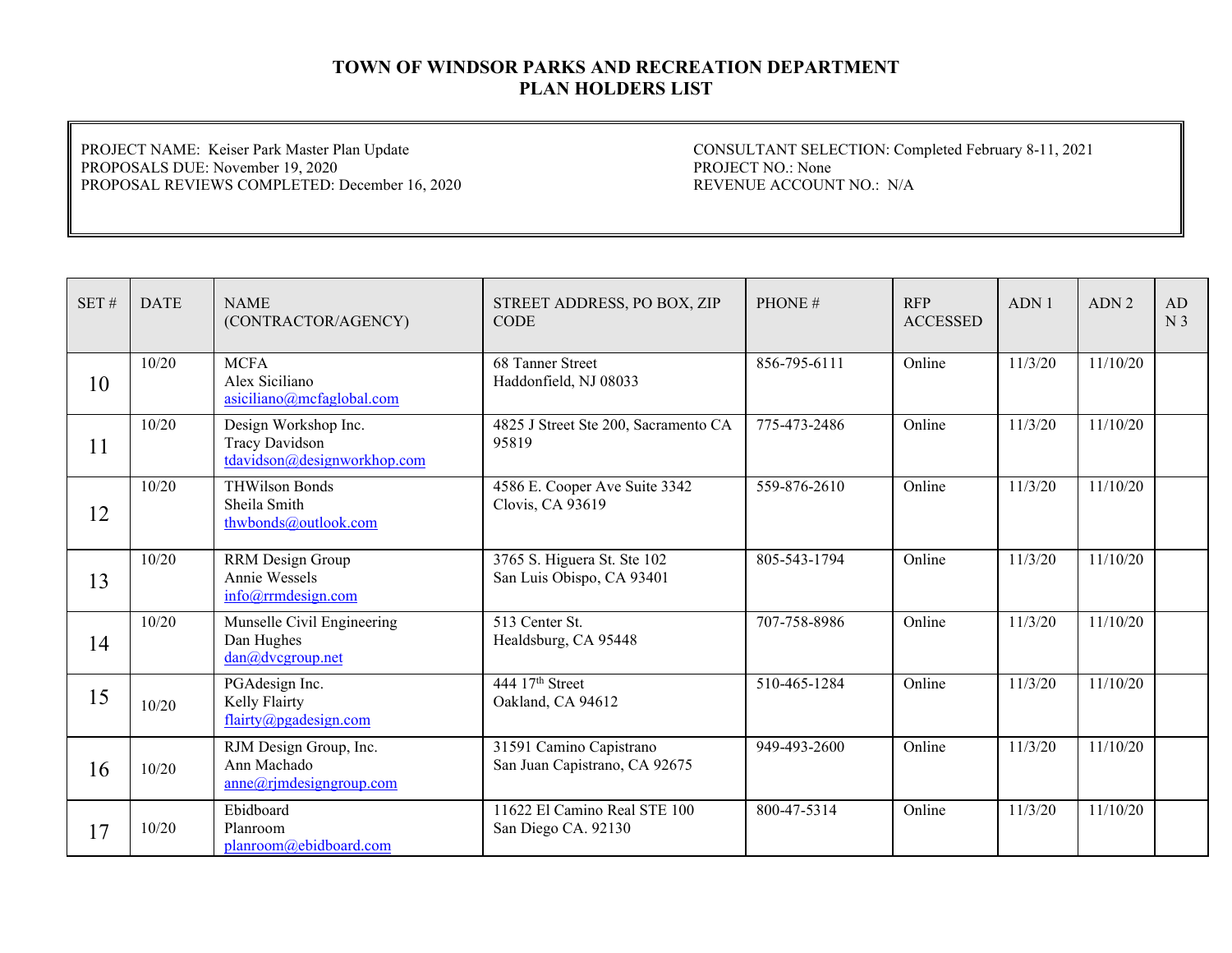PROJECT NAME: Keiser Park Master Plan Update PROPOSALS DUE: November 19, 2020 PROPOSAL REVIEWS COMPLETED: December 16, 2020

| SET# | <b>DATE</b> | <b>NAME</b><br>(CONTRACTOR/AGENCY)                                        | STREET ADDRESS, PO BOX, ZIP<br><b>CODE</b>            | PHONE#       | <b>RFP</b><br><b>ACCESSED</b> | ADN1    | ADN <sub>2</sub> | AD<br>N <sub>3</sub> |
|------|-------------|---------------------------------------------------------------------------|-------------------------------------------------------|--------------|-------------------------------|---------|------------------|----------------------|
| 18   | 10/20       | MIG, Inc.<br>Serena Sidmore<br>marketing.mig@gmail.com                    | 800 Hearst Avenue<br>Berkeley, CA 94710               | 510-845-7549 | Online                        | 11/3/20 | 11/10/20         |                      |
| 19   | 10/20       | <b>AEC</b> Leads<br>Sonia Savage<br>rfps@aecleads.com                     | PO Box 2625<br>California City, CA 93504              | 760-373-8852 | Online                        | 11/3/20 | 11/10/20         |                      |
| 20   | 10/20       | Gates $+$ Associates<br>Dhaynae Romero<br>dhaynae@dgates.com              | 2671 Crow Canyon Road<br>San Ramon, CA 94583          | 925-736-8176 | Online                        | 11/3/20 | 11/10/20         |                      |
| 21   | 10/20       | Gutierrez/Associates Architects<br>alan@gaarchitecture.com                | 5701 International Boulevard<br>Oakland, CA 94621     | 510-839-3311 | Online                        | 11/3/20 | 11/10/20         |                      |
| 22   | 10/20       | Kerrigan Partners LLC<br>Richard Kerrigan<br>richard@kerriganpartners.com | 4450 Old Redwood Highway<br>Santa Rosa, CA 95403      | 415-988-1717 | Online                        | 11/3/20 | 11/10/20         |                      |
| 23   | 10/20       | LPA, Inc.<br>John Courtney<br>jcourtney@LPADesignStudios.com              | 4311 I Street, Suite 107<br>Sacramento, CA 95814      | 916-287-2341 | Online                        | 11/3/20 | 11/10/20         |                      |
| 24   | 10/20       | Fletcher Studio<br><b>Andrew Prindle</b><br>aprindle@fletcherstudio.com   | 2325 3rd Street, Suite 413<br>San Francisco, CA 94107 | 860-459-5445 | Online                        | 11/3/20 | 11/10/20         |                      |
| 25   | 10/20       | SWA Group<br>Jen Hung<br>jhung@swagroup.com                               | 530 Bush St. 6th Floor<br>San Francisco, CA 94108     | 415-836-8770 | Online                        | 11/3/20 | 11/10/20         |                      |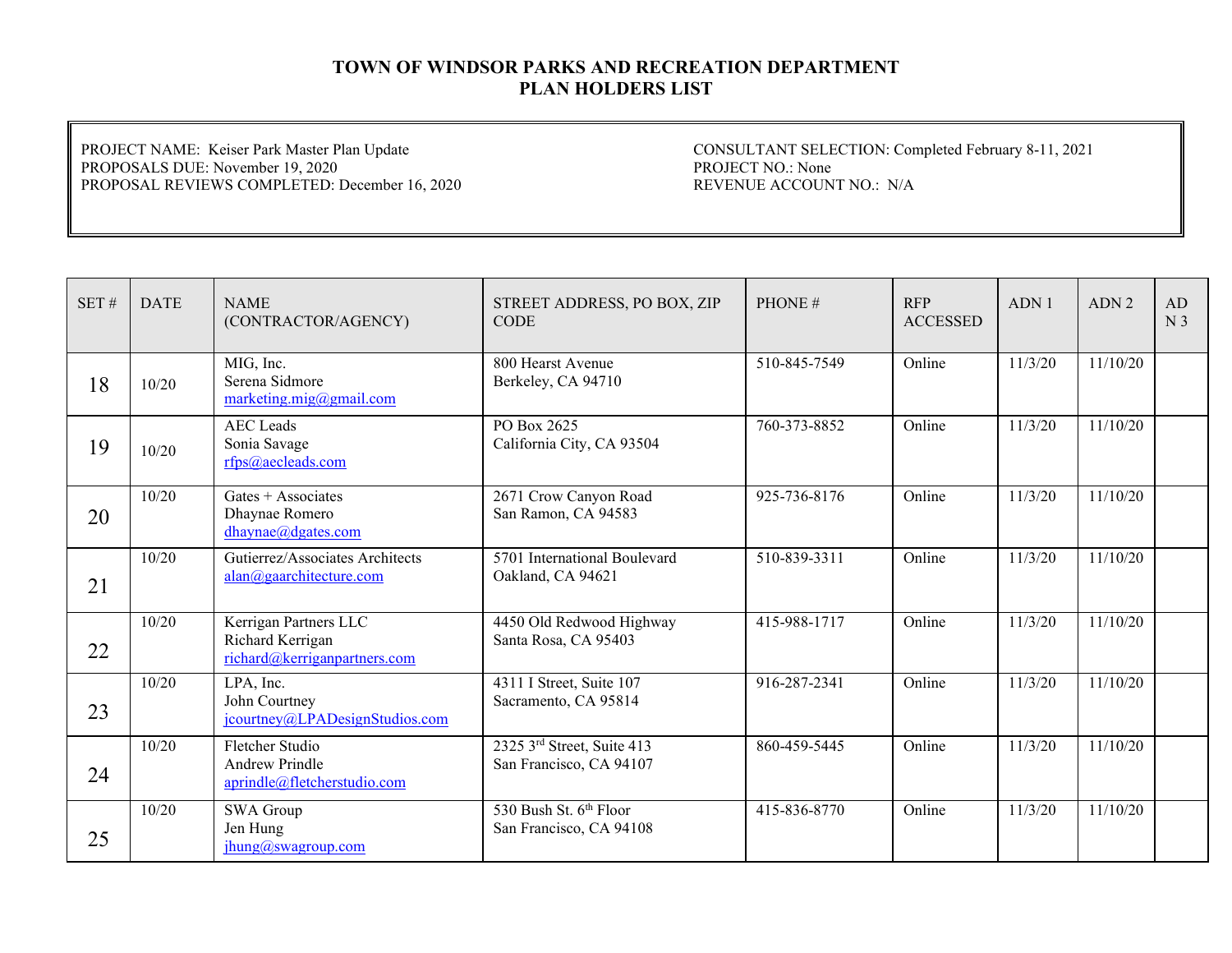PROJECT NAME: Keiser Park Master Plan Update PROPOSALS DUE: November 19, 2020 PROPOSAL REVIEWS COMPLETED: December 16, 2020

| SET# | <b>DATE</b> | <b>NAME</b><br>(CONTRACTOR/AGENCY)                                              | STREET ADDRESS, PO BOX, ZIP<br><b>CODE</b>                  | PHONE#            | <b>RFP</b><br><b>ACCESSED</b> | ADN1    | ADN <sub>2</sub> | AD<br>N <sub>3</sub> |
|------|-------------|---------------------------------------------------------------------------------|-------------------------------------------------------------|-------------------|-------------------------------|---------|------------------|----------------------|
| 26   | 10/21       | <b>FirstCarbon Solutions</b><br>Rose Walsh<br>proposals@fcs-intl.com            | 250 Commerce, Suite 250<br>Irvine, CA 92602                 | 714-508-4100      | Online                        | 11/3/20 | 11/10/20         |                      |
| 27   | 10/21       | Lowney Architecture<br>Holly McBearty<br>holly@lowneyarch.com                   | 360 17th St #200<br>Oakland, CA 94612                       | 210-216-2231      | Online                        | 11/3/20 | 11/10/20         |                      |
| 28   | 10/21       | <b>DIALOG</b> Design LP<br>Lori Wesolek<br>lwesolek@dialogdesign.ca             | 500 Sansome Street, Suite 370<br>San Francisco, CA 94111    | 628-444-6133      | Online                        | 11/3/20 | 11/10/20         |                      |
| 29   | 10/21       | <b>Rincon Consultants</b><br>Abe Leider<br>info@rinconconsultants.com           | 449 15 <sup>th</sup> Street. Suite 303<br>Oakland, CA 94612 | 916-706-1374      | Online                        | 11/3/20 | 11/10/20         |                      |
| 30   | 10/21       | PlaceWorks<br>Henry Bultman<br>hbultman@placeworks.com                          | 1625 Shattuk Avenue, Suite 300<br>Berkeley, CA 94709        | 510-848-3815      | Online                        | 11/3/20 | 11/10/20         |                      |
| 31   | 10/21       | <b>DAHIN</b><br>Alexis Bealer<br>marketing@dahlingroup.com                      | 5865 Owens Drive<br>Pleasanton, CA 94588                    | 925-251-7219      | Online                        | 11/3/20 | 11/10/20         |                      |
| 32   | 10/21       | Jeff Katz Architecture<br>Jeff Katz<br>jeff@jeffkatzarchitecture.com            | 200 E Street<br>Santa Rosa, CA 95404                        | 707-544-3920      | Online                        | 11/3/20 | 11/10/20         |                      |
| 33   | 10/21       | Leddy Maytum Stacy Architects<br><b>Emily Leader</b><br>eleader@lmsarch.com     | 1940 Bryant Street<br>San Francisco, CA 94110               | 415-495-1700 x301 | Online                        | 11/3/20 | 11/10/20         |                      |
| 34   | 10/21       | <b>HMC</b> Architects<br>Vicky Kucherenko<br>vicky.kucherenko@hmcarchitects.com | 3546 Concours Street<br>Ontario, CA 91764                   | 909-989-9979      | Online                        | 11/3/20 | 11/10/20         |                      |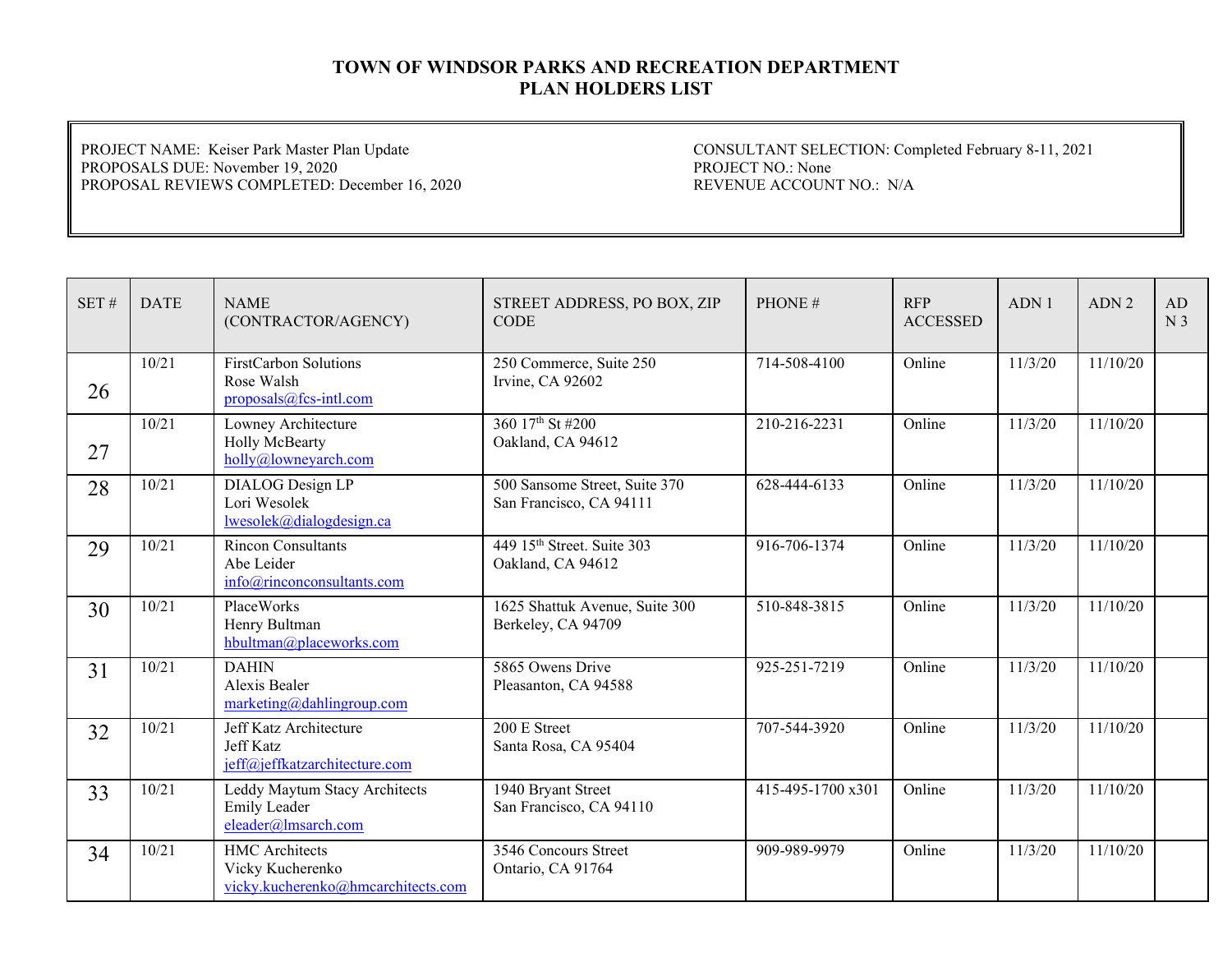PROJECT NAME: Keiser Park Master Plan Update PROPOSALS DUE: November 19, 2020 PROPOSAL REVIEWS COMPLETED: December 16, 2020

| SET# | <b>DATE</b> | <b>NAME</b><br>(CONTRACTOR/AGENCY)                                                       | STREET ADDRESS, PO BOX, ZIP<br><b>CODE</b>                    | PHONE#            | <b>RFP</b><br><b>ACCESSED</b> | ADN 1   | ADN <sub>2</sub> | AD<br>N <sub>3</sub> |
|------|-------------|------------------------------------------------------------------------------------------|---------------------------------------------------------------|-------------------|-------------------------------|---------|------------------|----------------------|
| 35   | 10/21       | <b>Ascent Environmental, Inc.</b><br>Christy Ryan<br>leads@ascentenvironmental.com       | 455 Capitol Mall Suite 300<br>Sacramento, CA 95814            | 916-444-7301      | Online                        | 11/3/20 | 11/10/20         |                      |
| 36   | 10/21       | <b>BFK</b> Engineers<br>Devon Bacon<br>dbacon@bkf.com                                    | 1646 N. California Blvd.<br>Walnut Creek, CA 94596            | 925-940-2261      | Online                        | 11/3/20 | 11/10/20         |                      |
| 37   | 10/21       | Integral Group<br>John Andary<br>jandary@integralgroup.com                               | 427 13 <sup>th</sup> Street<br>Oakland, CA 94612              | 415-640-4415      | Online                        | 11/3/20 | 11/10/20         |                      |
| 38   | 10/21       | Groundworks Office Inc.<br><b>Brennan Cox</b><br>brennan@gowsite.com                     | 1792 5 <sup>th</sup> Street<br>Berkeley, CA 94710             | 510-833-2111      | Online                        | 11/3/20 | 11/10/20         |                      |
| 39   | 10/21       | Group 4 Architecture, Research +<br>Planning<br>Laura Silverman<br>lsilverman@g4arch.com | 211 Linden Ave<br>South San Francisco, CA 94080               | 281-797-4816      | Online                        | 11/3/20 | 11/10/20         |                      |
| 40   | 10/21       | <b>CMG</b> Landscape Architecture<br>Chris Hepner<br>chepner@cmgsite.com                 | 444 Bryant Street<br>San Francisco, CA 94107                  | 415-757-2042      | Online                        | 11/3/20 | 11/10/20         |                      |
| 41   | 10/21       | <b>Tipping Structural Engineers</b><br>Cheryl Norton<br>c.norton@tipping structural.com  | 1906 Shatluck Avenue<br>Berkeley, CA 94704                    | 415-549-1906 x259 | Online                        | 11/3/20 | 11/10/20         |                      |
| 42   | 10/21       | <b>IDA Structural Engineers</b><br>Jane Mayeri<br>Jmayeri@ida-se.com                     | 1629 Telegraph Ave. Suite 300<br>Oakland CA 94612             | 510-834-1629      | Online                        | 11/3/20 | 11/10/20         |                      |
| 43   | 10/21       | Callander Associates Landscape<br>Architecture<br>info@callanderassociates.com           | 12150 Tributary Point Drive Suite 140<br>Gold River, CA 95670 | 650-375-1313      | Online                        | 11/3/20 | 11/10/20         |                      |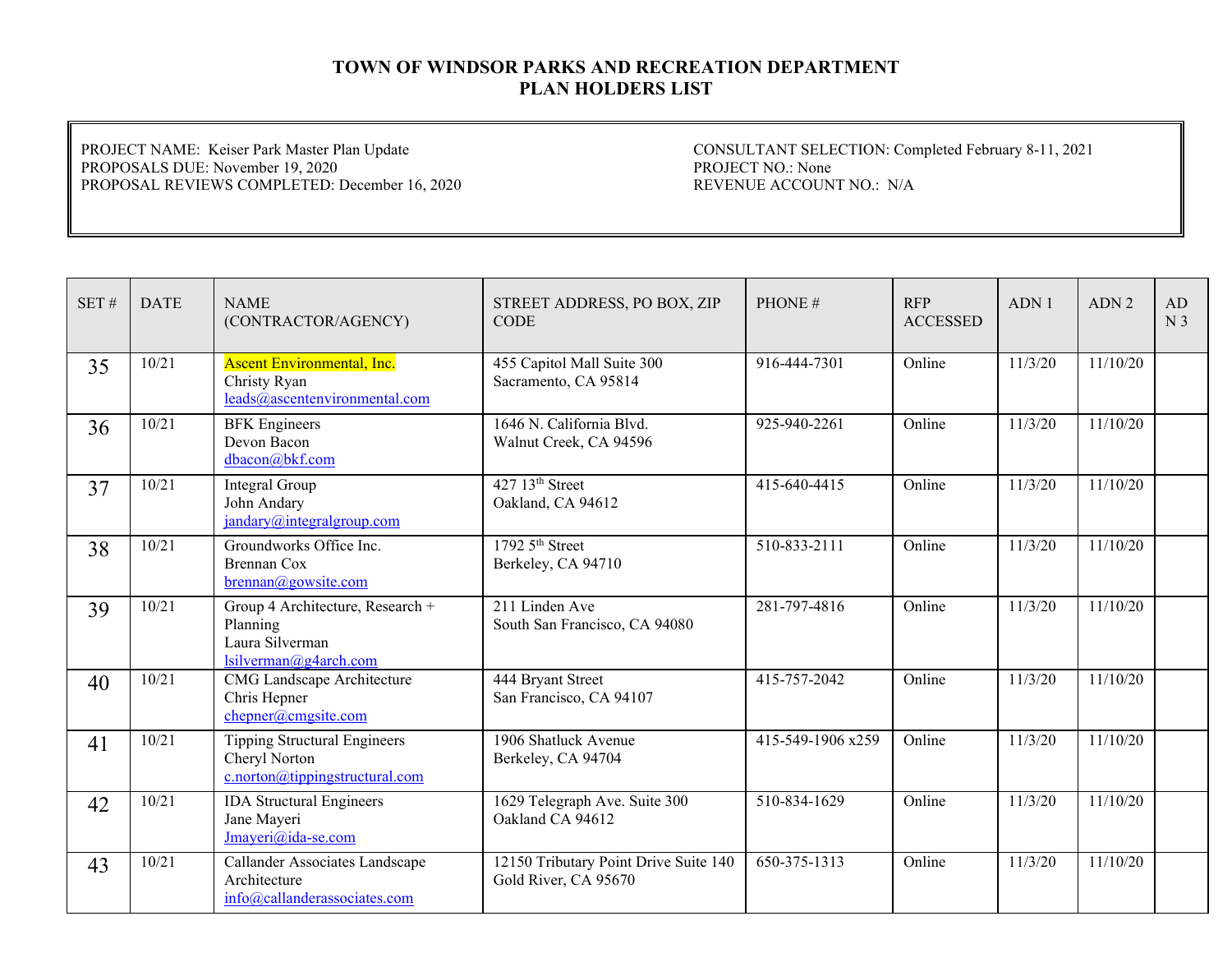PROJECT NAME: Keiser Park Master Plan Update PROPOSALS DUE: November 19, 2020 PROPOSAL REVIEWS COMPLETED: December 16, 2020

| SET# | <b>DATE</b> | <b>NAME</b><br>(CONTRACTOR/AGENCY)                                          | STREET ADDRESS, PO BOX, ZIP<br><b>CODE</b>                  | PHONE#       | <b>RFP</b><br><b>ACCESSED</b> | ADN1    | ADN <sub>2</sub> | AD<br>N <sub>3</sub> |
|------|-------------|-----------------------------------------------------------------------------|-------------------------------------------------------------|--------------|-------------------------------|---------|------------------|----------------------|
| 44   | 10/21       | O'Dell Engineering<br>Dennis Wann<br>dwann@odellengineering.com             | 1165 Scenic Drive Suite A<br>Modesto, CA 95350              | 209-571-1765 | Online                        | 11/3/20 | 11/10/20         |                      |
| 45   | 10/21       | Torti Gallas + Partners<br>Kristie Kwok<br>kkwok@tortigallas.com            | 601 W 5 <sup>th</sup> St Suite 600<br>Los Angeles, CA 90071 | 213-607-0070 | Online                        | 11/3/20 | 11/10/20         |                      |
| 46   | 10/21       | Melton Design Group, Inc.<br>Teresa Walsh<br>Teresa@meltondg.com            | 820 Broadway St.<br>Chico, CA 95928                         | 530-899-1616 | Online                        | 11/3/20 | 11/10/20         |                      |
| 47   | 10/21       | LSA Associates, Inc.<br>Lauren Clifford<br>lauren.clifford@lsa.net          | 201 Creekside Ridge Court Suite 250<br>Roseville, CA 95678  | 916-772-7450 | Online                        | 11/3/20 | 11/10/20         |                      |
| 48   | 10/21       | Dillingham Associates<br>Paul Dillingham<br>paul@dillinghamlandarch.com     | 2927 Newbury Street<br>Berkeley, CA 94703                   | 510-548-4700 | Online                        | 11/3/20 | 11/10/20         |                      |
| 49   | 10/21       | Terracon Consultants<br>James McCelland<br>james.mcclelland@terracon.com    | 1981 N Broadway Suite 385<br>Walnut Creek, CA 94596         | 925-464-4605 | Online                        | 11/3/20 | 11/10/20         |                      |
| 50   | 10/21       | <b>Fischer Consultants</b><br>Diane Fischer<br>diane@fischerconsultants.com | 148 Beaumont Avenue<br>San Francisco, CA 94118              | 707-785-2800 | Online                        | 11/3/20 | 11/10/20         |                      |
| 51   | 10/21       | <b>Bureau Veritas Technical Assessments</b><br>peter.economou@bvna.com      | 1940 E. Deere Ave. Suite 210<br>Santa Ana, CA 92705         | 310-751-4895 | Online                        | 11/3/20 | 11/10/20         |                      |
| 52   | 10/21       | <b>WRNS</b><br>Debbi Waters<br>dwaters@wrnsstudio.com                       | 501 Second Street<br>San Francisco, CA 94107                | 212-405-2442 | Online                        | 11/3/20 | 11/10/20         |                      |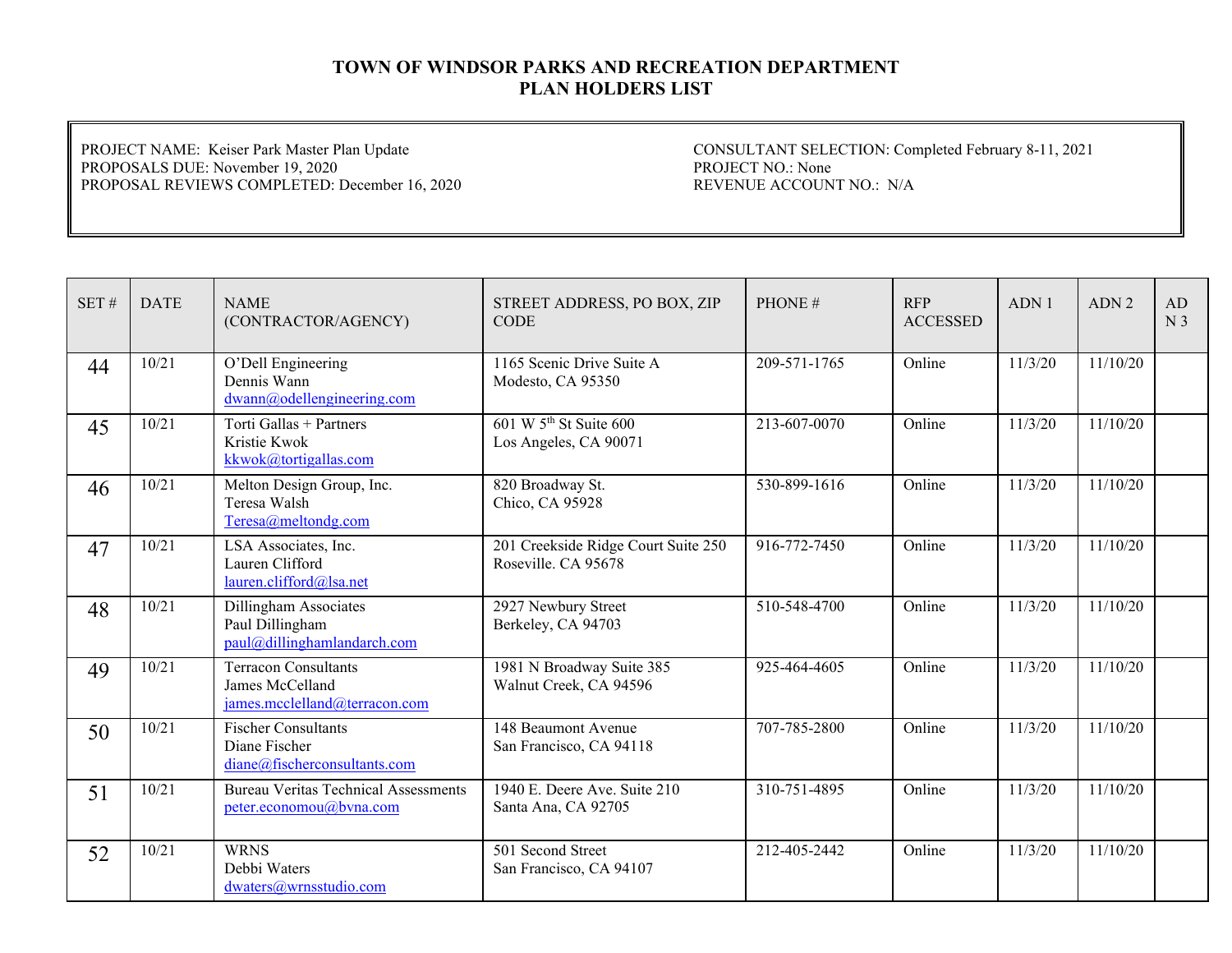PROJECT NAME: Keiser Park Master Plan Update PROPOSALS DUE: November 19, 2020 PROPOSAL REVIEWS COMPLETED: December 16, 2020

| SET# | <b>DATE</b> | <b>NAME</b><br>(CONTRACTOR/AGENCY)                                                      | STREET ADDRESS, PO BOX, ZIP<br><b>CODE</b>                           | PHONE#       | <b>RFP</b><br><b>ACCESSED</b> | ADN1    | ADN <sub>2</sub> | AD<br>N <sub>3</sub> |
|------|-------------|-----------------------------------------------------------------------------------------|----------------------------------------------------------------------|--------------|-------------------------------|---------|------------------|----------------------|
| 53   | 10/21       | Macks Craic, Inc.<br>Erika Lopez<br>elopez@mack5.com                                    | 1900 Powell Street #470<br>Emeryville, CA 94608                      | 510-595-3020 | Online                        | 11/3/20 | 11/10/20         |                      |
| 54   | 10/21       | <b>ConstructConnect</b><br>Morgan Stinson<br>content@constructconnect.com               | 3825 Edwards Rd. Ste 800<br>Cincinnati, OH 45209                     | 800-364-2059 | Online                        | 11/3/20 | 11/10/20         |                      |
| 55   | 10/22       | Verde Design<br>Stephanie Boyle<br>stephanie@verdedesigninc.com                         | 2455 The Alameda<br>Sant Clara, CA 95050                             | 408-850-3407 | Online                        | 11/3/20 | 11/10/20         |                      |
| 56   | 10/22       | <b>Blackbird Architects</b><br>Alayna Fraser<br>alayna@bbird.com                        | 235 Palm Avenue<br>Santa Barbara, CA 93111                           | 805-957-1315 | Online                        | 11/3/20 | 11/10/20         |                      |
| 57   | 10/22       | <b>ZFA Structural Engineers</b><br>Leslie Patterson<br>lesliep@zfa.com                  | 1212 4 <sup>th</sup> Street, Suite Z<br>Santa Rosa, CA 95404         | 707-526-0992 | Online                        | 11/3/20 | 11/10/20         |                      |
| 58   | 10/22       | <b>TEF Design</b><br>Lisa Versaci<br>marketing@tefarch.com                              | 1420 Sutter Street, 2 <sup>nd</sup> Floor<br>San Francisco, CA 94109 | 415-391-7918 | Online                        | 11/3/20 | 11/10/20         |                      |
| 59   | 10/22       | Paulette Taggart Architects<br>Eric S Robinson<br>$er(\omega)$ ptarc.com                | 725 Greenwich St. Fl 4<br>San Francisco, CA 94133                    | 415-956-1116 | Online                        | 11/3/20 | 11/10/20         |                      |
| 60   | 10/22       | HL Construction Management<br>Joan Rickers<br>JRickers@hlconstructionmanagement.c<br>om | 678 North Lemon Hill Trail<br>OPrange, CA 92869                      | 949-292-7656 | Online                        | 11/3/20 | 11/10/20         |                      |
| 61   | 10/22       | Towell Inc.<br>Liz Caffey<br>liz.caffey@towill.com                                      | 2300 Clayton Rd. Suite 1200<br>Concord, CA 94520                     | 925-682-6976 | Online                        | 11/3/20 | 11/10/20         |                      |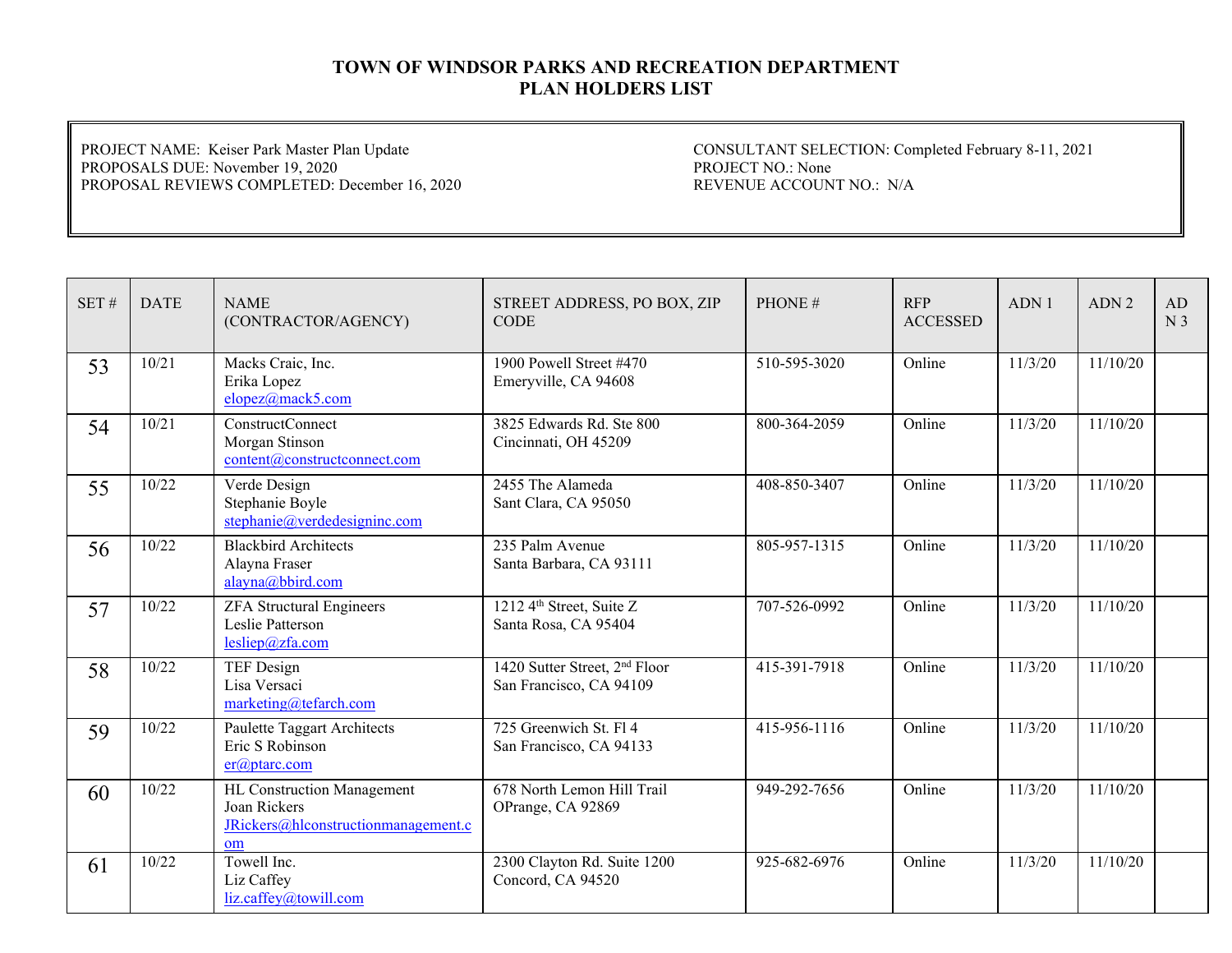PROJECT NAME: Keiser Park Master Plan Update PROPOSALS DUE: November 19, 2020 PROPOSAL REVIEWS COMPLETED: December 16, 2020

| SET# | <b>DATE</b> | <b>NAME</b><br>(CONTRACTOR/AGENCY)                                                    | STREET ADDRESS, PO BOX, ZIP<br><b>CODE</b>                                    | PHONE#       | <b>RFP</b><br><b>ACCESSED</b> | ADN1    | ADN <sub>2</sub> | AD<br>N <sub>3</sub> |
|------|-------------|---------------------------------------------------------------------------------------|-------------------------------------------------------------------------------|--------------|-------------------------------|---------|------------------|----------------------|
| 62   | 10/22       | <b>HMC</b> Architects<br>John Durant<br>john.durant@hmcarchitects.com                 | 633 W. 5 <sup>th</sup> Street, 3 <sup>rd</sup> Floor<br>Los Angeles, CA 90071 | 213-262-3564 | Online                        | 11/3/20 | 11/10/20         |                      |
| 63   | 10/22       | Source Management<br>Onvia<br>sourcemanagement2@onvia.com                             | 509 Olive Way, Suite 400<br>Seattle, WA 98101                                 | 206-373-9500 | Online                        | 11/3/20 | 11/10/20         |                      |
| 64   | 10/22       | Kitchell CEM<br>Amy Echevarria<br>aechevarria@kitchell.com                            | 2450 Venture Oaks Way, Suite 500<br>Sacramento, CA 95833                      | 916-648-9700 | Online                        | 11/3/20 | 11/10/20         |                      |
| 65   | 10/22       | <b>TLCD</b> Architecture<br>Don Tornasi<br>don.tomasi@tlcd.com                        | 520 Third Street #250<br>Santa Rosa, CA 95401                                 | 707-525-5600 | Online                        | 11/3/20 | 11/10/20         |                      |
| 66   | 10/22       | EDesignC<br>Debbie Graham<br>marketing@edesignc.com                                   | 582 Market Street Suite 400<br>San Francisco CA 94104                         | 916-346-6362 | Online                        | 11/3/20 | 11/10/20         |                      |
| 67   | 10/22       | Andrea Cochran Landscape<br>Architecture<br>Penelope Doleman<br>penelope@acochran.com | 2325 Third Street, Suite 210<br>San Francisco, CA 94107                       | 415-503-0060 | Online                        | 11/3/20 | 11/10/20         |                      |
| 68   | 10/22       | Clayton Construction<br>Clayton Barnes<br>claytonconst@yahoo.com                      | 1987 Heavens Way<br>Pntiac, MI 48342                                          | 864-630-9726 | Online                        | 11/3/20 | 11/10/20         |                      |
| 69   | 10/22       | Dodge<br>Michael Michael<br>dodgedocs@construction.com                                | 300 American Metro Blvd.<br>NY, NY 08619                                      | 877-784-9556 | Online                        | 11/3/20 | 11/10/20         |                      |
| 70   | 10/23       | Populous<br>Riki Nishimura<br>riki.nishimura@populous.com                             | 300 Broadway, Suite 39<br>San Francisco, CA 94133                             | 415-653-3623 | Online                        | 11/3/20 | 11/10/20         |                      |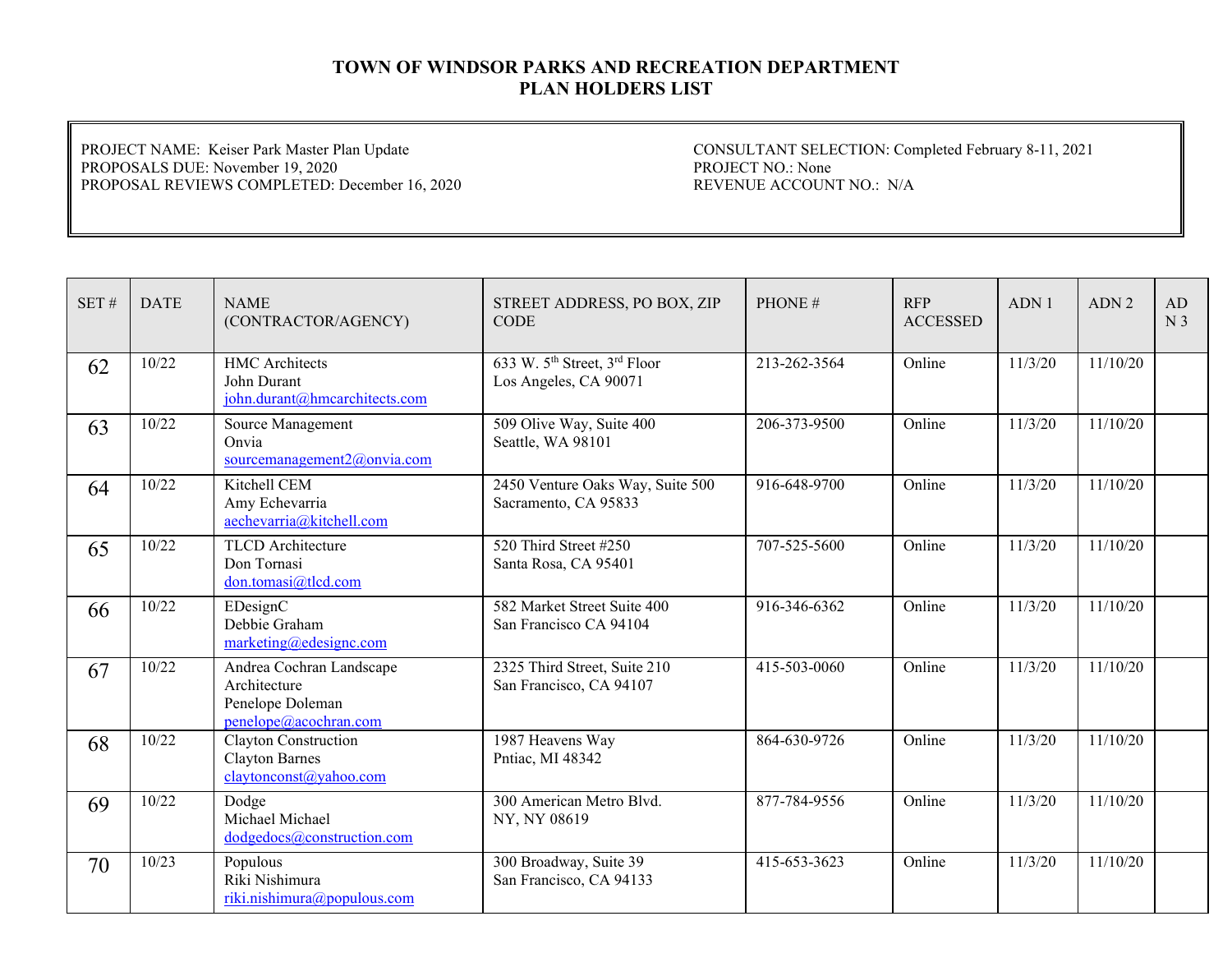PROJECT NAME: Keiser Park Master Plan Update PROPOSALS DUE: November 19, 2020 PROPOSAL REVIEWS COMPLETED: December 16, 2020

| SET# | <b>DATE</b> | <b>NAME</b><br>(CONTRACTOR/AGENCY)                                                                      | STREET ADDRESS, PO BOX, ZIP<br><b>CODE</b>               | PHONE#       | <b>RFP</b><br><b>ACCESSED</b> | ADN 1   | ADN <sub>2</sub> | AD.<br>N <sub>3</sub> |
|------|-------------|---------------------------------------------------------------------------------------------------------|----------------------------------------------------------|--------------|-------------------------------|---------|------------------|-----------------------|
| 71   | 10/23       | <b>Merrill Morris Partners</b><br>Cathy Merrill<br>cmerrill@merrill-morris.com                          | 249 Front Street<br>San Francisco, CA 94111              | 415-291-8960 | Online                        | 11/3/20 | 11/10/20         |                       |
| 72   | 10/24       | Integra Planning + Landscape<br>Architecture<br>Michael Cook<br>mike@integrapha.com                     | 5128 Dupont Drive<br>Santa Rosa, CA 95409                | 707-545-5235 | Online                        | 11/3/20 | 11/10/20         |                       |
| 73   | 10/25       | <b>PTR</b><br>Najib<br>$projx(a)$ aol.com                                                               | 11664 River Road<br>San Diego CA 92126                   | 858-566-6468 | Online                        | 11/3/20 | 11/10/20         |                       |
| 74   | 10/26       | BidNet<br>Kurt Pitzer<br>gbs@bidnet.com                                                                 | 15 British American Blvd.<br>Latham, NY 12110            | 800-667-1997 | Online                        | 11/3/20 | 11/10/20         |                       |
| 75   | 10/26       | The HLA Group Landscape Architects<br>& Planners, Inc.<br><b>Scott Redding</b><br>sredding@hlagroup.com | 301 University Avenue, Suite 110<br>Sacramento, CA 95825 | 916-849-7403 | Online                        | 11/3/20 | 11/10/20         |                       |
| 76   | 10/26       | Magnusson Klemencic Associates<br>Matt Jones<br>mjones@mka.com                                          | 1301 Fifth Avenue, Suite 3200<br>Seattle WA 98101        | 206-292-1200 | Online                        | 11/3/20 | 11/10/20         |                       |
| 77   | 10/26       | <b>Barker Rinker Seacat</b><br>Christine Allen<br>christineallen@brsarch.com                            | 3457 Ringsby Court #200<br>Denver, CO 80216              | 303-455-1366 | Online                        | 11/3/20 | 11/10/20         |                       |
| 78   | 10/26       | Quattrocchi Kwok Architects<br>Steven Kwok<br>SteveK@qka.com                                            | 636 Fifth Street<br>Santa Rosa, CA 95404                 | 707-576-0829 | Online                        | 11/3/20 | 11/10/20         |                       |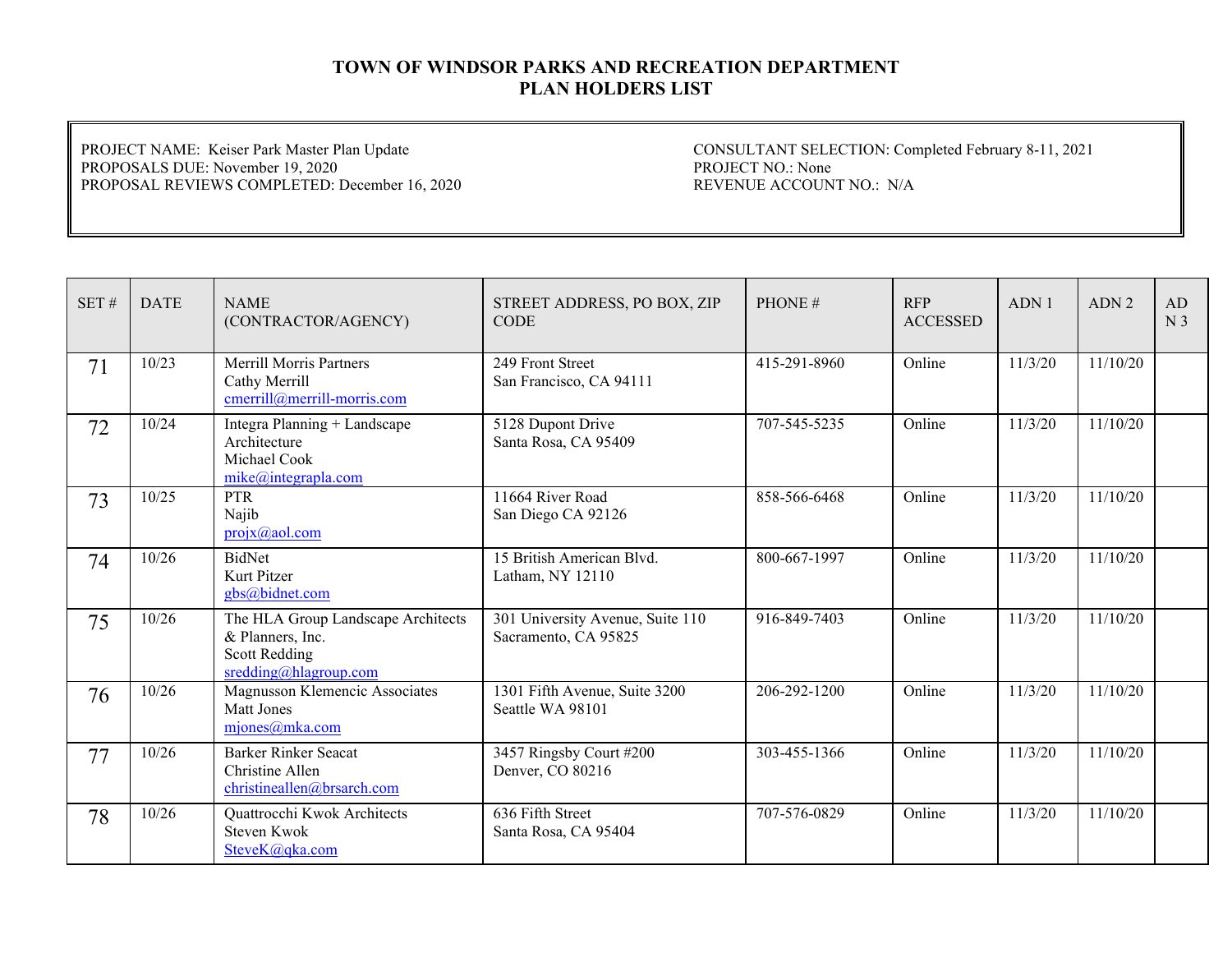PROJECT NAME: Keiser Park Master Plan Update PROPOSALS DUE: November 19, 2020 PROPOSAL REVIEWS COMPLETED: December 16, 2020

| $\operatorname{SET}$ # | <b>DATE</b> | <b>NAME</b><br>(CONTRACTOR/AGENCY)                                           | STREET ADDRESS, PO BOX, ZIP<br><b>CODE</b>                       | PHONE#       | <b>RFP</b><br><b>ACCESSED</b> | ADN 1    | ADN <sub>2</sub> | AD<br>N <sub>3</sub> |
|------------------------|-------------|------------------------------------------------------------------------------|------------------------------------------------------------------|--------------|-------------------------------|----------|------------------|----------------------|
| 79                     | 10/27       | LDA Partners, Inc.<br>Eric Whole<br>info@ldapartners.com                     | 222 Central Court<br>Stockton, CA 95204                          | 209-943-0405 | Online                        | 11/3/20  | 11/10/20         |                      |
| 80                     | 10/27       | Miracle Playsystems Inc.<br>Dana Thomas<br>dana@miralceplaygroup.com         | PO Box 263<br>Alamo, CA 94507                                    | 916-886-6088 | Online                        | 11/3/20  | 11/10/20         |                      |
| 81                     | 10/29       | Bluebook<br>Snehasish<br>projectleads@mail.thebluebook.com                   | New York, NY 24211                                               | 225-365-3221 | Online                        | 11/3/20  | 11/10/20         |                      |
| 82                     | 10/29       | <b>Gelfand Partners Architects</b><br>Ken Rackow<br>ken@gelfand-partners.com | 165 10 <sup>th</sup> Street Suite 100<br>San Francisco, CA 94103 | 415-346-4040 | Online                        | 11/3/20  | 11/10/20         |                      |
| 83                     | 10/30       | ELS Architecture and Urban Design<br>Diana Banh<br>dbanh@elsarch.com         | 2040 Addison St.<br>Berkeley, CA 94704                           | 510-549-2929 | Online                        | 11/3/20  | 11/10/20         |                      |
| 84                     | 11/5        | Verde Design Inc<br>Wes Downing<br>wes@verdedesigninc.com                    | 3558 Round Barn Blvd.<br>Santa Rosa, CA 95403                    | 707-800-4204 | Online                        | 11/6/20  | 11/10/20         |                      |
| 85                     | 11/5        | Councilman-Hunsaker<br>Linda Duerst<br>mikegartland@chh2o.com                | 11845 West Olympic Blvd. Suite 1255<br>Los Angeles, CA 90064     | 310-734-2281 | Online                        | 11/6/20  | 11/10/20         |                      |
| 86                     | 11/10       | WRA, Inc.<br>Liz Agraz<br>agraz@wra-ca.com                                   | 5341 Old Redwood Hwy Suite 310<br>Petaluma, CA 94954             | 707-238-5684 | Online                        | 11/10/20 | 11/10/20         |                      |
| 87                     |             |                                                                              |                                                                  |              |                               |          |                  |                      |